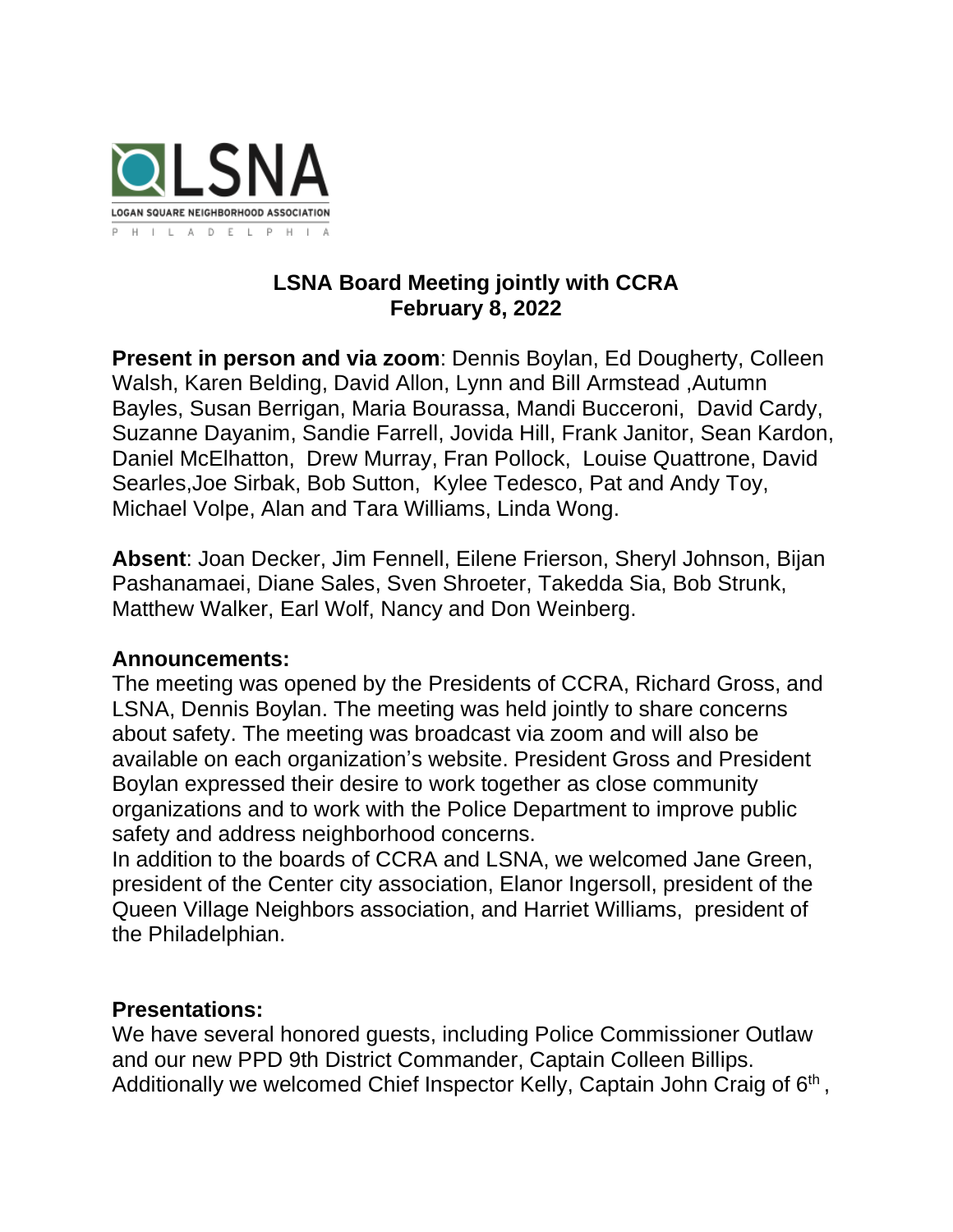Captain Joseph Ruff of ccd ( $6<sup>th</sup>$  and  $9<sup>th</sup>$ ), captain Colleen Billips of the  $9<sup>th</sup>$ , and the inspector of command central division, Officer Ray Kelly. We submitted questions to Commissioner Outlaw in advance, focused on public safety not just in our neighborhood(s) but city wide. Commissioner Outlaw presented a power point regarding deployment of police resources. Deployment is based on the existing resources, which are limited at present. PPD works with many community partners, including Septa, hospitals, port authority, universities, and large companies. The initial strategy is focused on the  $6<sup>th</sup>$ ,  $9<sup>th</sup>$ , and center city districts,  $8<sup>th</sup>$  street to 20<sup>th</sup> street, Locust to JFK. A main focus is increasing police visibility. They have seen some early success with decreasing robberies. Three new captains were appointed to reinvigorate center city. Commissioner Outlaw explained that they are working to bolster patrol with 4 new tactics: increasing visibility, increasing footbeat patrols, establishing microgrids, and sidewalk focus.

The following questions were posed to our honored guests:

Gun Violence - prevention, enforcement and security threats • Awful citywide problem, making city feel unsafe • Increasing problem in Center City • Initiatives to respond 2. Cleaning up the streets and how Police work intersects with CCD security and Council President Clarke's peacekeeping force • Aggressive panhandling by persons in need of mental health care or medical treatment professionals • Living in doorways, parks on grates, and in tents • Increased presence makes the neighborhoods feel unsafe as well as businesses, restaurants, hotels, visitors and residents, making post pandemic recovery harder • How best to get a handle on providing help and enforcement of the street laws? • What can the Police do? Can't do? Where to call for help, intervention? 3. Funding for the Police • What are the Police asked to do that others should handle? • Where are more resources needed? • Can there be more bicycle police with a clearly defined mission? • How can we help? 4. Police residency requirements pros and cons • How has this law hurt recruitment? • What has been the political reaction to potential repeal? • How can we help? 5. Noise and unsafe motor vehiclesmotorcycles, dirt-bikes, ATVs & Cars • How to mobilized resources? • What's working in other cities and how can we learn from them? •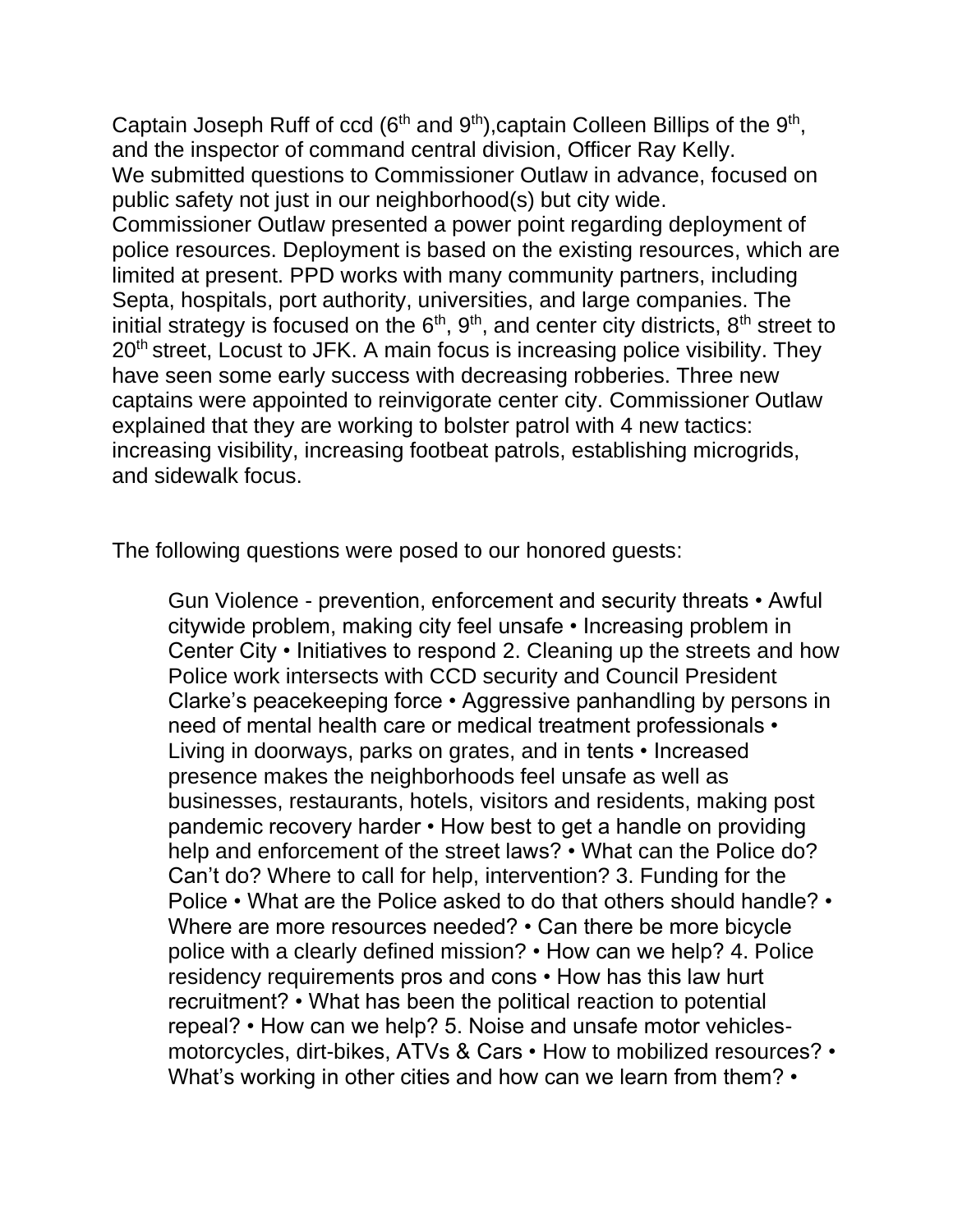How best to prevent this particularly unhealthy and annoying behavior.

Commissioner Outlaw explained the complexity of "clearing a case". The PPD is "all hands on deck" to address gun violence. They are 10% less staffed than 2015. They have formulated a "non fatal shooting working group", similar to the Homicide unit. They are struggling with folks with severe mental health issues among the unhoused population. Microgrids and footbeats will be best to contact with this population along with the office of homeless services, especially with the most acutely ill. The police need more funding to change the culture, cover overtime, and provide sufficient staffing with excellent training. She addressed the "residency rule"; she would like to continue to recruit from within the city rather than from outside the city. She can request waivers to this rule as needed. The police are trying to run a car detail in center city to address the problems of ATVs, souped up cars, and motorcycles, but resources are limited. Commissioner Outlaw answered a question regarding the number of officers out on disability who are working other jobs while collecting their salary. She has limited power in many of these situations when officers have a physician letter certifying an injury for which the officer's job is protected. Captain Billips was asked about the bike patrol and whether we can help provide resources for more bikes etc. Officer O'Shea said that PDAC has raised excellent funds for this. It is more of a manpower issue at this point also. Commissioner Outlaw answered a question regarding providing better technology to officers to keep them connected and out on the street, which is a very high priority.

Presidents Boylan and Gross reiterated their availability and the offered the resources of each neighborhood association to assist in improving public safety.